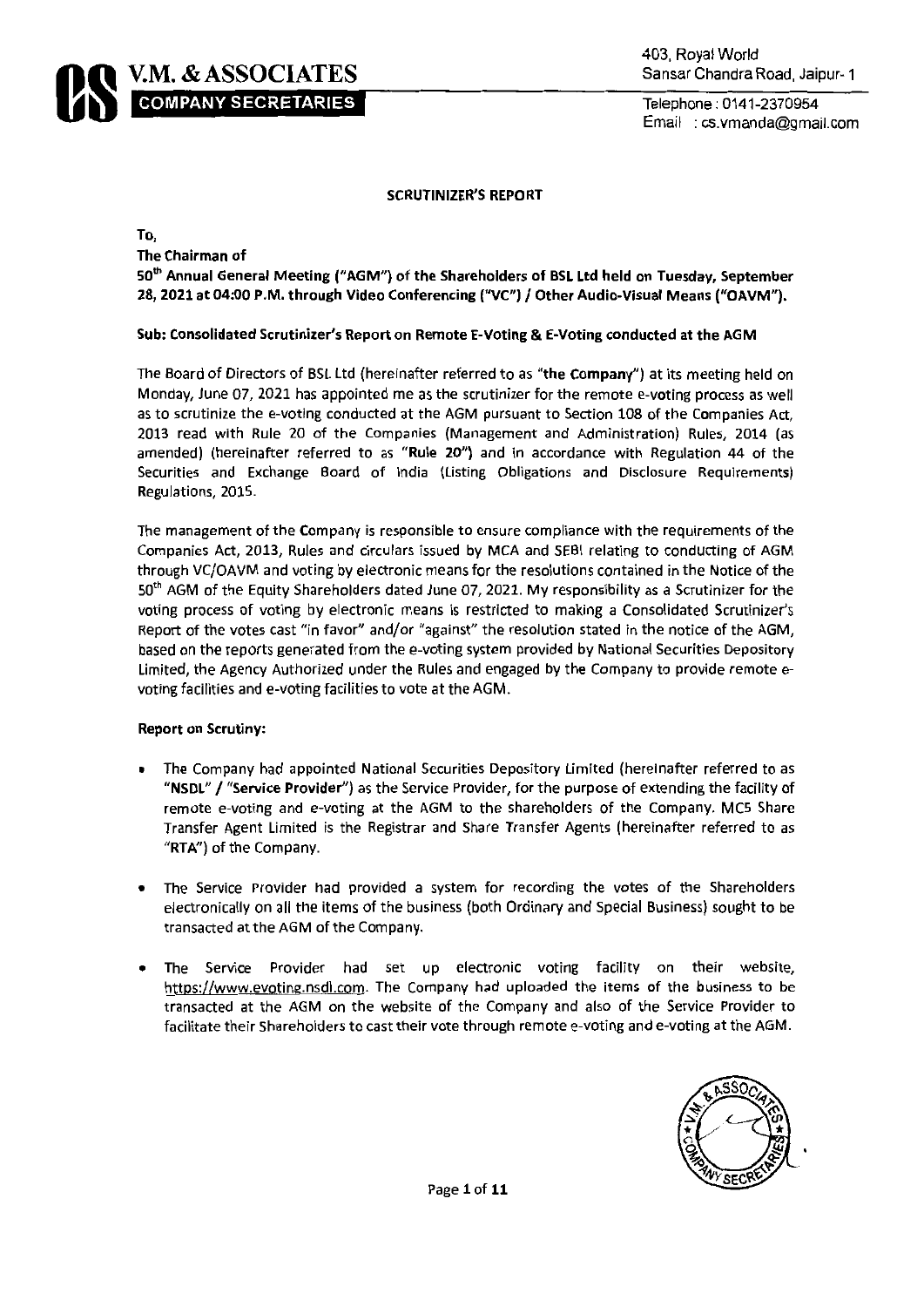Pursuant to General Circulars No. 02/2021 dated January 13, 2021, read with Circular No. 20/2020 dated May 05, 2020, Circular No. 14/2020 dated April 08, 2020 and Circular No. 17/2020 dated April 13, 2020 issued by the Ministry of Corporate Affairs (collectively referred to as "MCA Circulars"), advertisement was published in Financial Express (English newspaper) and Nafa Nuksan (vernacular language newspaper), having electronic editions on August 26, 2021 specifying the date and time of the AGM, availability of the notice on Company's website and website of the Stock Exchanges, manner of registration of email IDs by the members (both physical and demat) who are yet to register their email IDs with the Company, manner of voting through remote e-voting or through e-voting system at the AGM etc.

**V.M. & ASSOCIATES** 

**COMPANY SECRETARIES** 

- The internal cut-off date for the dispatch of the Notice of the AGM was August 20, 2021 and as on that date, there were 11,515 folios of the Company.
- The Company informed that in compliance with the MCA Circulars and SEBI Circular No. SEBI/HO/CFD/CMD2/CIR/P/2021/11 dated January 15, 2021 read with SEBI Circular No. SEBI/HO/CFD/CMD1/CIR/P/2020/79 dated May 12, 2020 and on the basis of the Register of Members and the list of Beneficial Owners made available by the RTA of the Company and the depositories viz., National Securities Depository Limited ("NSDL") and Central Depository Services (India) Limited ("CDSL") respectively, the Service Provider of the Company completed dispatch of Notice of AGM on August 28, 2021 by E-mail to 6,983 Members who had already registered their email IDs with the Company / Depositories.
- The notices sent contained the detailed procedure to be followed by the Shareholders who were desirous of casting their votes electronically as provided in Rule 20.
- As prescribed in clause (v) of sub rule 4 of Rule 20 of The Companies (Management and  $\bullet$ Administration) Rules, 2014, the Company also released an advertisement, which was published more than 21 days before the date of the AGM in "Financial Express", English newspaper in English language on Sunday, August 29, 2021 and in "Nafa Nuksan", vernacular newspaper in vernacular language on Monday, August 30, 2021. The notice published in the newspaper carried the required information as specified in Sub Rule  $4(v)$  (a) to (h) of the said Rule 20.
- $\bullet$ The Cut-off date for the purpose of identifying Shareholders who will be entitled to vote on the resolutions placed for approval of the Shareholders was Tuesday, September 21, 2021.
- The remote e-voting period remained open from Friday, September 24, 2021 at 09:00 A.M. and ended on Monday, September 27, 2021 at 05:00 P.M.
- At the end of the voting period on Monday, September 27, 2021 at 05:00 P.M., the voting portal of the Service Provider was blocked forthwith. The limited information for the Shareholders who have cast their votes, such as name, folio number of shares held was obtained from the Service Provider.

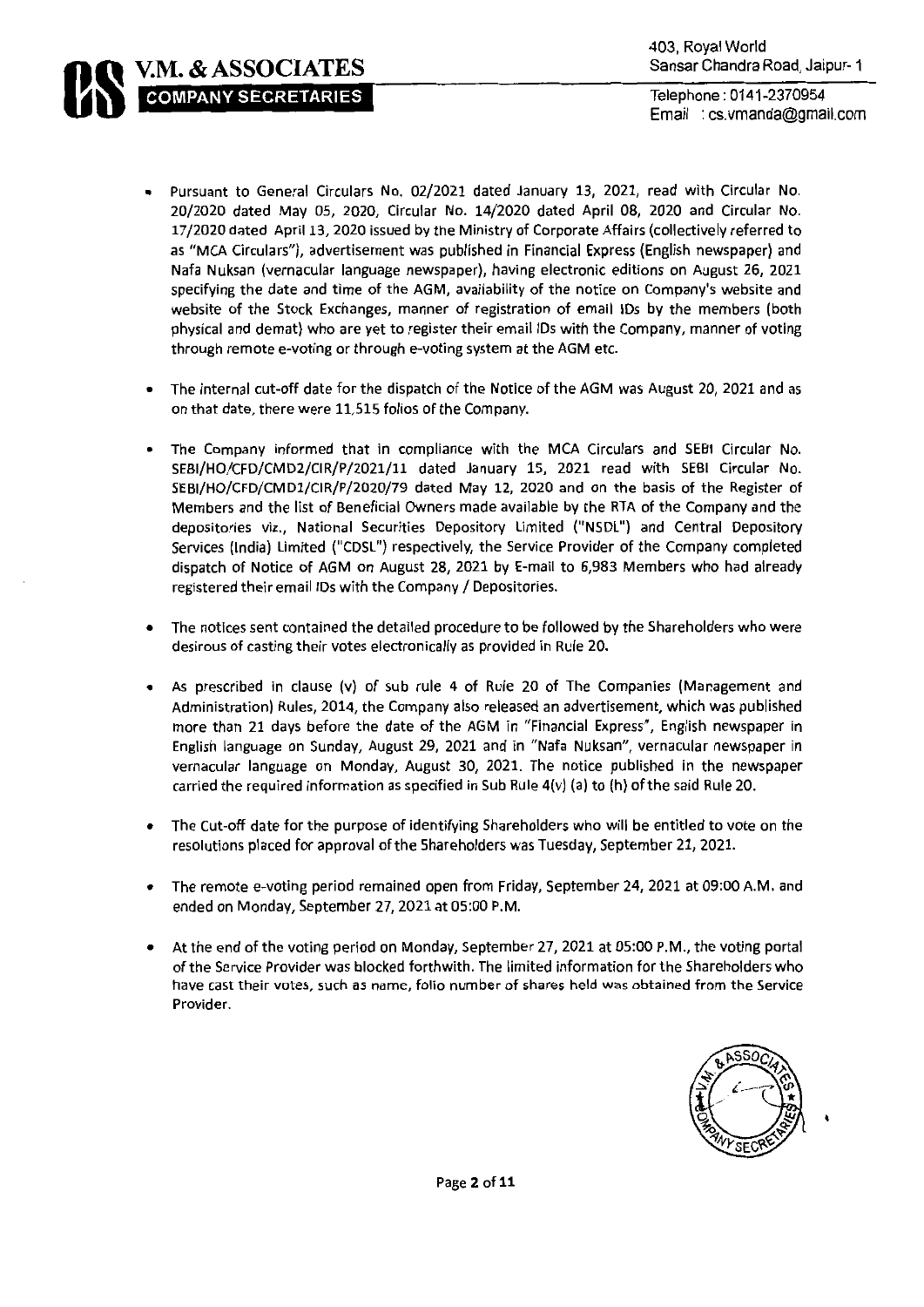

- The Company had also provided e-voting facility to the shareholders present at the AGM  $\bullet$ through VC / OAVM and who had not cast their vote earlier.
- After declaration of voting at AGM by the Chairman, the shareholders present through VC voted  $\bullet$ using e-voting facility provided by NSDL / Service Provider. As per the information given by the Company / RTA the names of the shareholders who had voted by remote e-voting through the facility provided by NSDL had been blocked and only those members who were present at the AGM through VC and who had not voted on remote e-voting were allowed to cast their votes through e-voting system during the AGM.
- After closure of e-voting at the AGM, the votes cast through e-voting at the AGM and through  $\bullet$ remote e-voting prior to the date of AGM were unblocked and downloaded from the e-voting website of NSDL / Service Provider (https://www.evoting.nsdl.com/) the presence of two witnesses, who are not in the employment of the Company as prescribed in Sub Rule 4(xii) of the said Rule 20. The e-voting data/results downloaded from the e-voting system of NSDL were scrutinized and reviewed, the votes were counted, and the results were prepared.
- Based on the data downloaded from NSDL e-voting system, the total votes cast in favour or against all the resolutions proposed in the Notice of the AGM are as under:

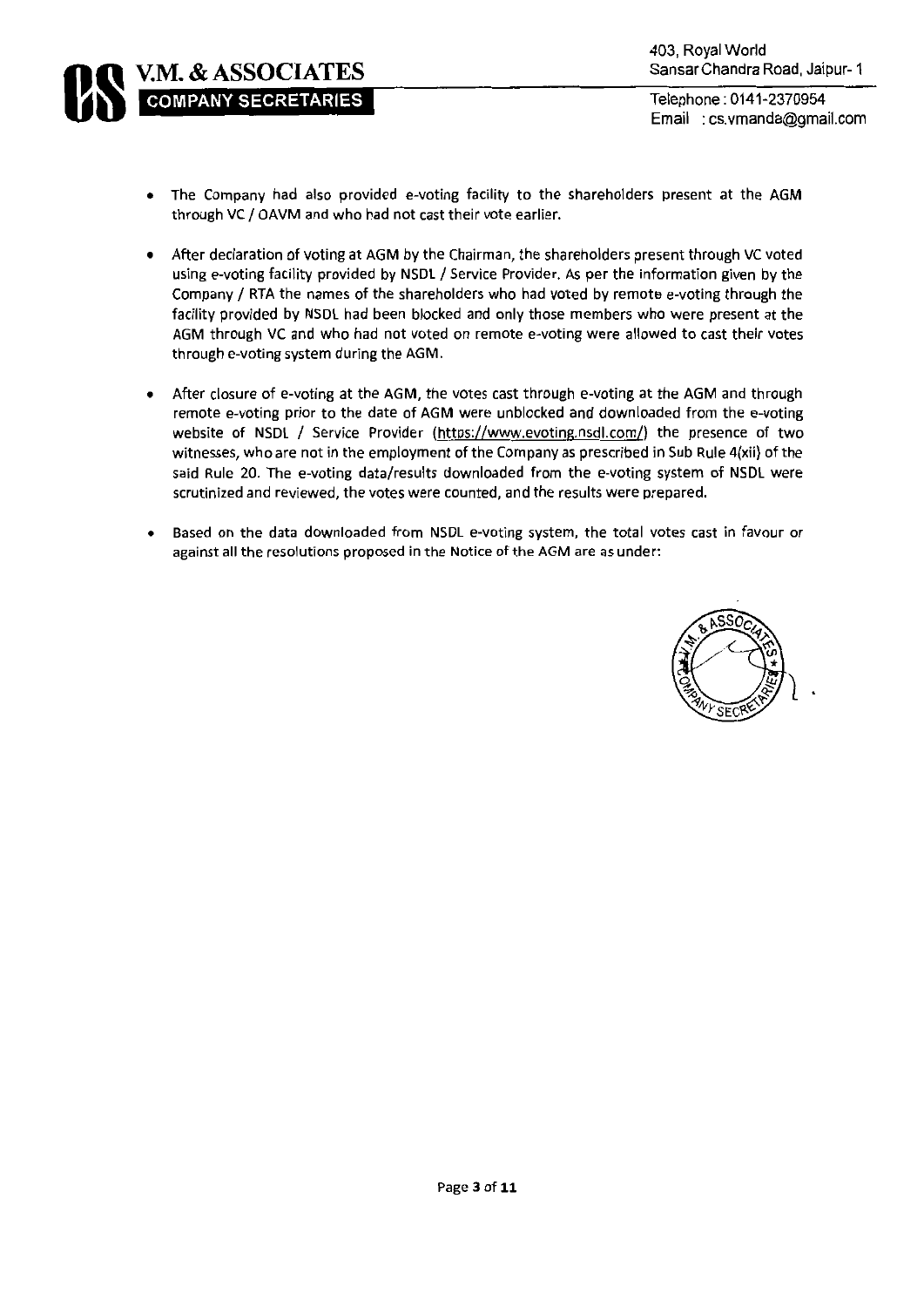# Item No. 1: Ordinary Resolution:

To adopt the audited financial statements of the Company for the financial year ended 31<sup>st</sup> March, 2021, together with the Reports of the Board of Directors and Auditors thereon.

| Total No. of shareholders/ folios                                                                               | 11,924                                                                                       |                          |                         |  |  |  |
|-----------------------------------------------------------------------------------------------------------------|----------------------------------------------------------------------------------------------|--------------------------|-------------------------|--|--|--|
| Total No. of Shares                                                                                             | 1,02,92,168                                                                                  |                          |                         |  |  |  |
| Remote E-voting Period                                                                                          | From Friday, September 24, 2021 at 09:00 A.M. to Monday,<br>September 27, 2021 at 05:00 P.M. |                          |                         |  |  |  |
|                                                                                                                 |                                                                                              | Number of<br>Votes/Folio | <b>Number of shares</b> |  |  |  |
| Total votes cast through remote e-voting                                                                        | А                                                                                            | 111                      | 58,18,203               |  |  |  |
| Total Votes cast through e-voting at AGM                                                                        | в                                                                                            |                          |                         |  |  |  |
| Grand Total of remote e-voting / e-voting at AGM (A+B)                                                          |                                                                                              | 111                      | 58,18,203               |  |  |  |
| Less: Invalid <i>Jabstain remote e-voting/ Polls at AGM (On account</i><br>of for/against option not indicated) | D                                                                                            |                          | 0                       |  |  |  |
| Net remote e-voting/e-voting at AGM (C-D)                                                                       |                                                                                              | 111                      | 58,18,203               |  |  |  |

**NOTES:** 

There is no case where a shareholder has voted both through remote e-voting and voting at AGM.  $(i)$ 

 $(ii)$ Invalid voting was not taken into account for counting of percentages of valid and invalid votes.

 $(iii)$ Votes cast in favour or against has been considered on the basis of the number of shares held as on the date reckoned for the purpose of the e-voting or the number of shares mentioned in the e-voting whichever is less.

### **SUMMARY OF VOTING**

| <b>Promoter/Public</b>            | No. of shares<br>held<br>(1) | No. of votes<br>polled<br>(2) | % of votes<br>polled on<br>outstanding<br>shares<br>$(3)=[(2)/(1)]$<br>*100 | No. of votes<br>in Favour<br>(4) | No. of<br><b>Votes</b><br>agains<br>t (5) | % of votes<br>in favour<br>on votes<br>polled<br>$(6)=[(4)/(2)$<br>1*100 | % of votes<br>against on<br>votes<br>polled<br>$(7)=[(5)/($<br>2)]*100 |
|-----------------------------------|------------------------------|-------------------------------|-----------------------------------------------------------------------------|----------------------------------|-------------------------------------------|--------------------------------------------------------------------------|------------------------------------------------------------------------|
| and Promoter<br>Promoter<br>group | 58,09,072                    | 56,65,653                     | 97.531%                                                                     | 56,65,653                        | 0                                         | 100.000%                                                                 | 0.000%                                                                 |
| Public- Institutional<br>Holders  | 2,36,368                     | 0                             | 0.000%                                                                      | $\Omega$                         | 0                                         | 0.00%                                                                    | 0.00%                                                                  |
| Public-others                     | 42,46,728                    | 1,52,550                      | 3.592%                                                                      | 1,47,351                         | 5,199                                     | 96.592%                                                                  | 3.408%                                                                 |
| Total                             | 1,02,92,168                  | 58,18,203                     | 56.530%                                                                     | 58,13,004                        | 5,199                                     | 99.911%                                                                  | 0.089%                                                                 |

Percentage of Votes cast in favour: 99.911% | Percentage of votes cast against: 0.089%

# **RESULT:-**

Since, the number of votes cast in favour of the resolution is 99.911%, Based on the aforesaid result, I report that the Ordinary Resolution as set out in Item No. 1 of the Notice of the AGM dated June 07, 2021 has been passed with requisite majority. The resolution is deemed to be passed as on the date of AGM.

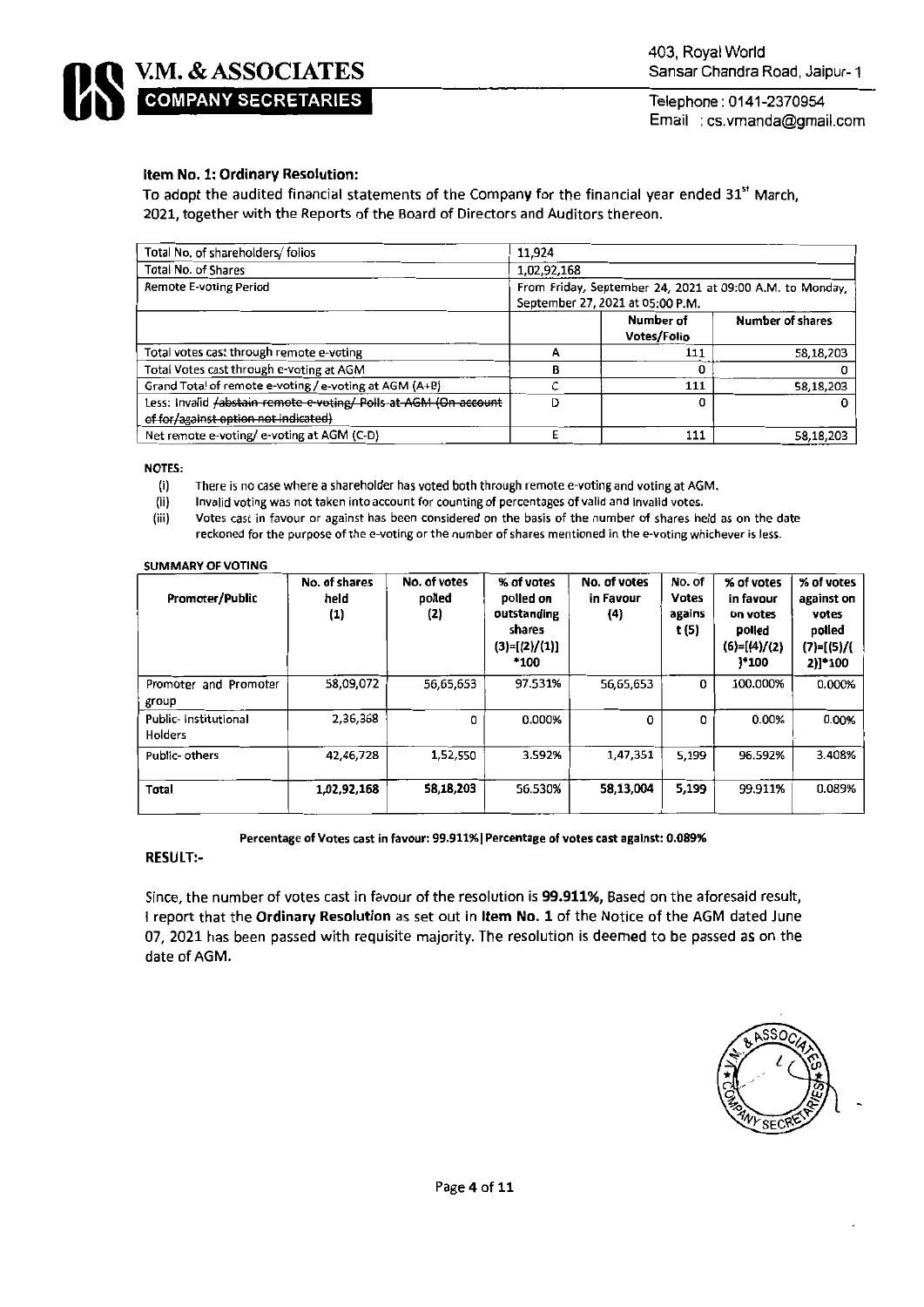

# Item No. 2: Ordinary Resolution:

To appoint a Director in place of Shri Shekhar Agarwal (DIN:00066113) who retires by rotation and being eligible, offers himself for re-appointment

| Total No. of shareholders/folios                                 | 11.924                                                                                       |                                 |                         |  |  |  |
|------------------------------------------------------------------|----------------------------------------------------------------------------------------------|---------------------------------|-------------------------|--|--|--|
| Total No. of Shares                                              | 1,02,92,168                                                                                  |                                 |                         |  |  |  |
| <b>Remote E-voting Period</b>                                    | From Friday, September 24, 2021 at 09:00 A.M. to Monday,<br>September 27, 2021 at 05:00 P.M. |                                 |                         |  |  |  |
|                                                                  |                                                                                              | Number of<br><b>Votes/Folio</b> | <b>Number of shares</b> |  |  |  |
| Total votes cast through remote e-voting                         | А                                                                                            | 111                             | 58,18,203               |  |  |  |
| Total Votes cast through e-voting at AGM                         | A                                                                                            |                                 |                         |  |  |  |
| Grand Total of remote e-voting / e-voting at AGM (A+B)           |                                                                                              | 111                             | 58,18,203               |  |  |  |
| Less: Invalid /abstain remote e-voting/ Polls at AGM (On account | D                                                                                            |                                 |                         |  |  |  |
| of for/against option not indicated)                             |                                                                                              |                                 |                         |  |  |  |
| Net remote e-voting/e-voting at AGM (C-D)                        |                                                                                              | 111                             | 58,18,203               |  |  |  |

NOTES:

 $(i)$ There is no case where a shareholder has voted both through remote e-voting and voting at AGM.

 $(ii)$ Invalid voting was not taken into account for counting of percentages of valid and invalid votes.

Votes cast in favour or against has been considered on the basis of the number of shares held as on the date (iii) reckoned for the purpose of the e-voting or the number of shares mentioned in the e-voting whichever is less.

### **SUMMARY OF VOTING**

| Promoter/Public                 | No. of shares<br>held<br>(1) | No. of votes<br>polled<br>(2) | % of votes<br>polled on<br>outstanding<br>shares<br>$(3)=[(2)/(1)]$<br>*100 | No. of votes<br>in Favour<br>(4) | No. of<br><b>Votes</b><br>agains<br>t (5) | % of votes<br>in favour on<br>votes polled<br>$(6)=[(4)/(2)]$<br>*100 | % of votes<br>against on<br>votes<br>polled<br>$(7) = [(5) / ($<br>2)]*100 |
|---------------------------------|------------------------------|-------------------------------|-----------------------------------------------------------------------------|----------------------------------|-------------------------------------------|-----------------------------------------------------------------------|----------------------------------------------------------------------------|
| Promoter and Promoter<br>group  | 58,09,072                    | 56,65,653                     | 97.531%                                                                     | 56,65,653                        | 0                                         | 100.000%                                                              | 0.000%                                                                     |
| Public-Institutional<br>Holders | 2,36,368                     | 0                             | 0.000%                                                                      | 0                                | 0                                         | 0.00%                                                                 | 0.00%                                                                      |
| Public-others                   | 42,46,728                    | 1,52,550                      | 3.592%                                                                      | 1.45,639                         | 6,911                                     | 95.470%                                                               | 4.530%                                                                     |
| Total                           | 1,02,92,168                  | 58,18,203                     | 56.530%                                                                     | 58,11,292                        | 6,911                                     | 99.881%                                                               | 0.119%                                                                     |

Percentage of Votes cast in favour: 99.881% | Percentage of votes cast against: 0.119%

## **RESULT:-**

Since, the number of votes cast in favour of the resolution is 99.881%, Based on the aforesaid result, I report that the Ordinary Resolution as set out in Item No. 2 of the Notice of the AGM dated June 07, 2021 has been passed with requisite majority. The resolution is deemed to be passed as on the date of AGM.

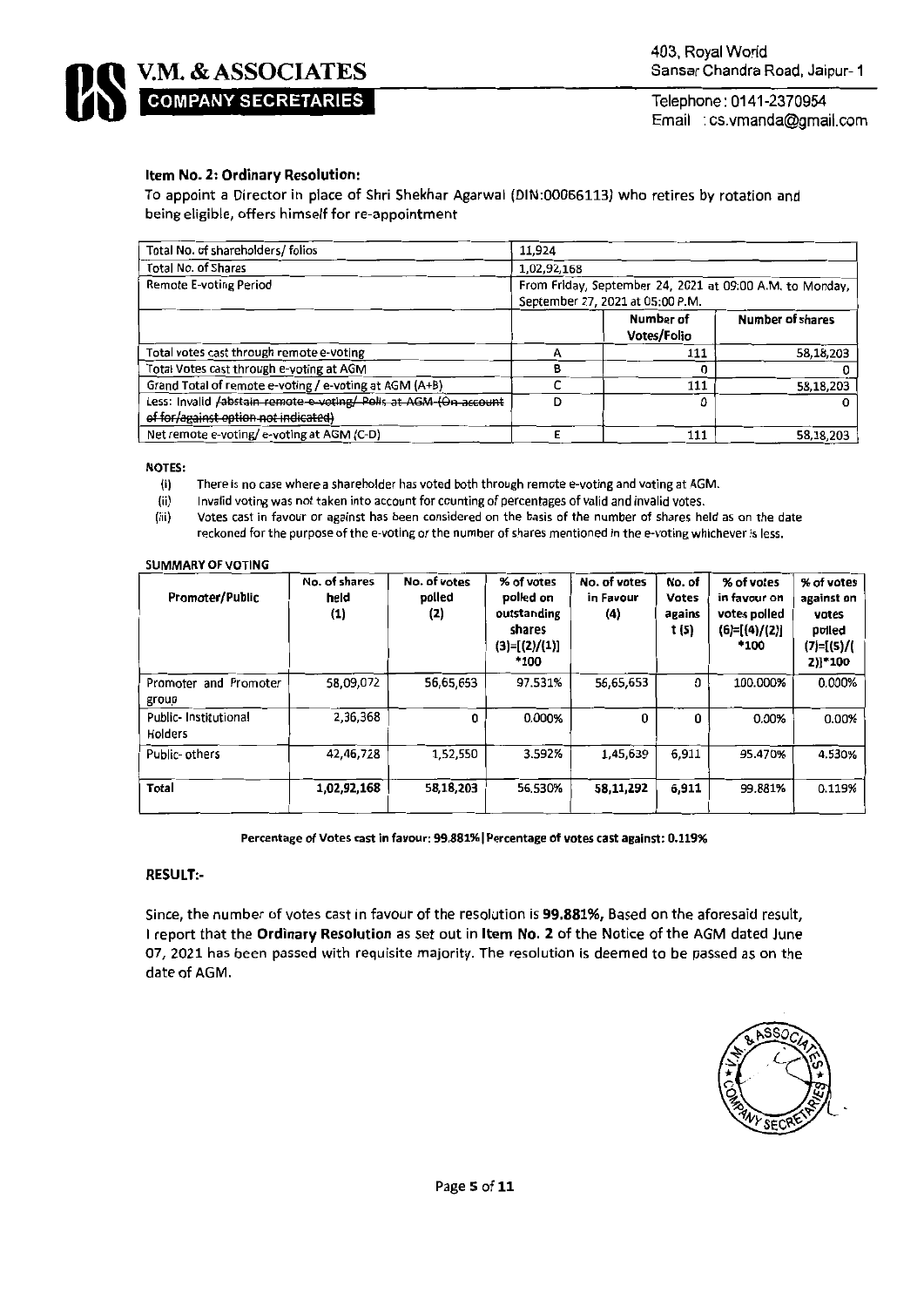

# Item No. 3: Ordinary Resolution:

To ratify the payment of Remuneration to the Cost Auditors.

| Total No. of shareholders/ folios                                | 11,924                                                                                       |                          |                  |  |  |  |
|------------------------------------------------------------------|----------------------------------------------------------------------------------------------|--------------------------|------------------|--|--|--|
| Total No. of Shares                                              | 1,02,92,168                                                                                  |                          |                  |  |  |  |
| Remote E-voting Period                                           | From Friday, September 24, 2021 at 09:00 A.M. to Monday.<br>September 27, 2021 at 05:00 P.M. |                          |                  |  |  |  |
|                                                                  |                                                                                              | Number of<br>Votes/Folio | Number of shares |  |  |  |
| Total votes cast through remote e-voting                         |                                                                                              | 111                      | 58,18,203        |  |  |  |
| Total Votes cast through e-voting at AGM                         |                                                                                              |                          |                  |  |  |  |
| Grand Total of remote e-voting / e-voting at AGM (A+B)           |                                                                                              | 111                      | 58,18,203        |  |  |  |
| Less: Invalid /abstain remote e-voting/ Polls at AGM (On account | D                                                                                            |                          |                  |  |  |  |
| of for/against option not indicated)                             |                                                                                              |                          |                  |  |  |  |
| Net remote e-voting/e-voting at AGM (C-D)                        |                                                                                              | 111                      | 58,18,203        |  |  |  |

NOTES:

There is no case where a shareholder has voted both through remote e-voting and voting at AGM.  $(i)$ 

 $(ii)$ Invalid voting was not taken into account for counting of percentages of valid and invalid votes.

 $(iii)$ Votes cast in favour or against has been considered on the basis of the number of shares held as on the date reckoned for the purpose of the e-voting or the number of shares mentioned in the e-voting whichever is less.

#### **SUMMARY OF VOTING**

| Promoter/Public                        | No. of shares<br>held<br>$\bf(1)$ | No. of votes<br>polled<br>(2) | % of votes<br>polled on<br>outstanding<br>shares<br>$(3)=[(2)/(1)]$<br>*100 | No. of votes<br>in Favour<br>(4) | No. of<br><b>Votes</b><br>against<br>(5) | % of votes<br>in favour<br>on votes<br>polled<br>$(6)=[(4)/(2)$<br>1*100 | % of votes<br>against on<br>votes<br>polled<br>$(7)=[(5)/($<br>2)]*100 |
|----------------------------------------|-----------------------------------|-------------------------------|-----------------------------------------------------------------------------|----------------------------------|------------------------------------------|--------------------------------------------------------------------------|------------------------------------------------------------------------|
| Promoter and Promoter<br>group         | 58,09.072                         | 56,65,653                     | 97.531%                                                                     | 56,65,653                        | 0                                        | 100.000%                                                                 | 56,65,653                                                              |
| Public-Institutional<br><b>Holders</b> | 2,36,368                          | $\Omega$                      | 0.000%                                                                      | 0                                | 0                                        | 0.00%                                                                    | 0.00%                                                                  |
| Public- others                         | 42,46,728                         | 1,52,550                      | 3.592%                                                                      | 1,45,729                         | 6,821                                    | 95.529%                                                                  | 4.471%                                                                 |
| <b>Total</b>                           | 1,02,92,168                       | 58,18,203                     | 56.530%                                                                     | 58,11,382                        | 6,821                                    | 99.883%                                                                  | 0.117%                                                                 |

Percentage of Votes cast in favour: 99.883% | Percentage of votes cast against: 0.117%

### **RESULT:-**

Since, the number of votes cast in favour of the resolution is 99.883%, Based on the aforesaid result, I report that the Ordinary Resolution as set out in Item No. 3 of the Notice of the AGM dated June 07, 2021 has been passed with requisite majority. The resolution is deemed to be passed as on the date of AGM.

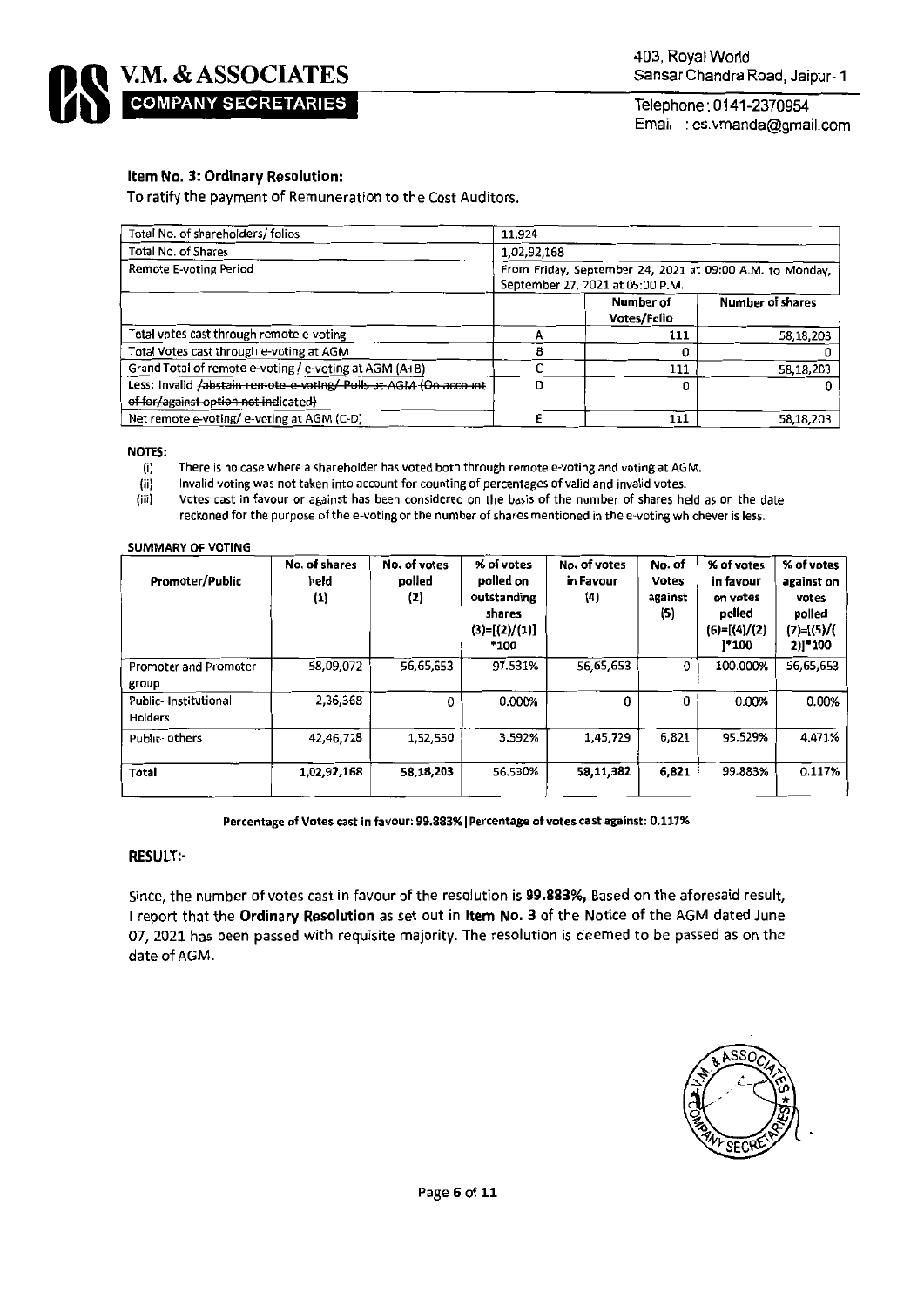

# Item No. 4: Ordinary Resolution:

To approve Material Related party transactions

| Total No. of shareholders/folios                                                                         | 11.924                                                                                       |                          |                         |  |  |  |
|----------------------------------------------------------------------------------------------------------|----------------------------------------------------------------------------------------------|--------------------------|-------------------------|--|--|--|
| Total No. of Shares                                                                                      | 1,02,92,168                                                                                  |                          |                         |  |  |  |
| Remote E-voting Period                                                                                   | From Friday, September 24, 2021 at 09:00 A.M. to Monday,<br>September 27, 2021 at 05:00 P.M. |                          |                         |  |  |  |
|                                                                                                          |                                                                                              | Number of<br>Votes/Folio | <b>Number of shares</b> |  |  |  |
| Total votes cast through remote e-voting                                                                 |                                                                                              | 111                      | 58,18,203               |  |  |  |
| Total Votes cast through e-voting at AGM                                                                 |                                                                                              |                          |                         |  |  |  |
| Grand Total of remote e-voting / e-voting at AGM (A+B)                                                   |                                                                                              | 111                      | 58,18,203               |  |  |  |
| Less: Invalid /abstain remote e-voting/ Polls at-AGM (On account<br>of for/against option not indicated) | Đ                                                                                            | 22                       | 57,53,526               |  |  |  |
| Net remote e-voting/e-voting at AGM (C-D)                                                                |                                                                                              | 89                       | 64,677                  |  |  |  |

**NOTES:** 

There is no case where a shareholder has voted both through remote e-voting and voting at AGM.  $(i)$ 

 $(ii)$ Invalid voting was not taken into account for counting of percentages of valid and invalid votes.

Votes cast in favour or against has been considered on the basis of the number of shares held as on the date  $(iii)$ reckoned for the purpose of the e-voting or the number of shares mentioned in the e-voting whichever is less.

#### **SUMMARY OF VOTING**

| <b>Promoter/Public</b>          | No. of shares<br>held<br>(1) | No. of votes<br>polled<br>(2) | % of votes<br>polled on<br>outstanding<br>shares<br>$(3)=[(2)/(1)]$<br>*100 | No. of votes<br>in Favour<br>$\{4\}$ | No. of<br>Votes<br>agains<br>t (5) | % of votes<br>in favour on<br>votes polled<br>$(6)=[(4)/(2)]$<br>*100 | % of votes<br>against on<br>votes<br>polled<br>$(7) = [(5) / ($<br>2)]*100 |
|---------------------------------|------------------------------|-------------------------------|-----------------------------------------------------------------------------|--------------------------------------|------------------------------------|-----------------------------------------------------------------------|----------------------------------------------------------------------------|
| Promoter and Promoter<br>group  | 58,09,072                    | 0                             | 0.00%                                                                       | 0                                    | 0                                  | 0.00%                                                                 | 0.00%                                                                      |
| Public-Institutional<br>Holders | 2,36,368                     | 0                             | 0.00%                                                                       | $\Omega$                             | o                                  | 0.00%                                                                 | 0.00%                                                                      |
| Public- others                  | 42,46,728                    | 64.677                        | 1.523%                                                                      | 57,566                               | 7,111                              | 89.005%                                                               | 10.995%                                                                    |
| Total                           | 1,02,92,168                  | 64,677                        | 0.628%                                                                      | 57.566                               | 7,111                              | 89.005%                                                               | 10.995%                                                                    |

Percentage of Votes cast in favour: 89.005% | Percentage of votes cast against: 10.995%

# **RESULT:-**

Since, the number of votes cast in favour of the resolution is 89.005%, Based on the aforesaid result, I report that the Ordinary Resolution as set out in Item No. 4 of the Notice of the AGM dated June 07, 2021 has been passed with requisite majority. The resolution is doomod to be passed as on the date of AGM.

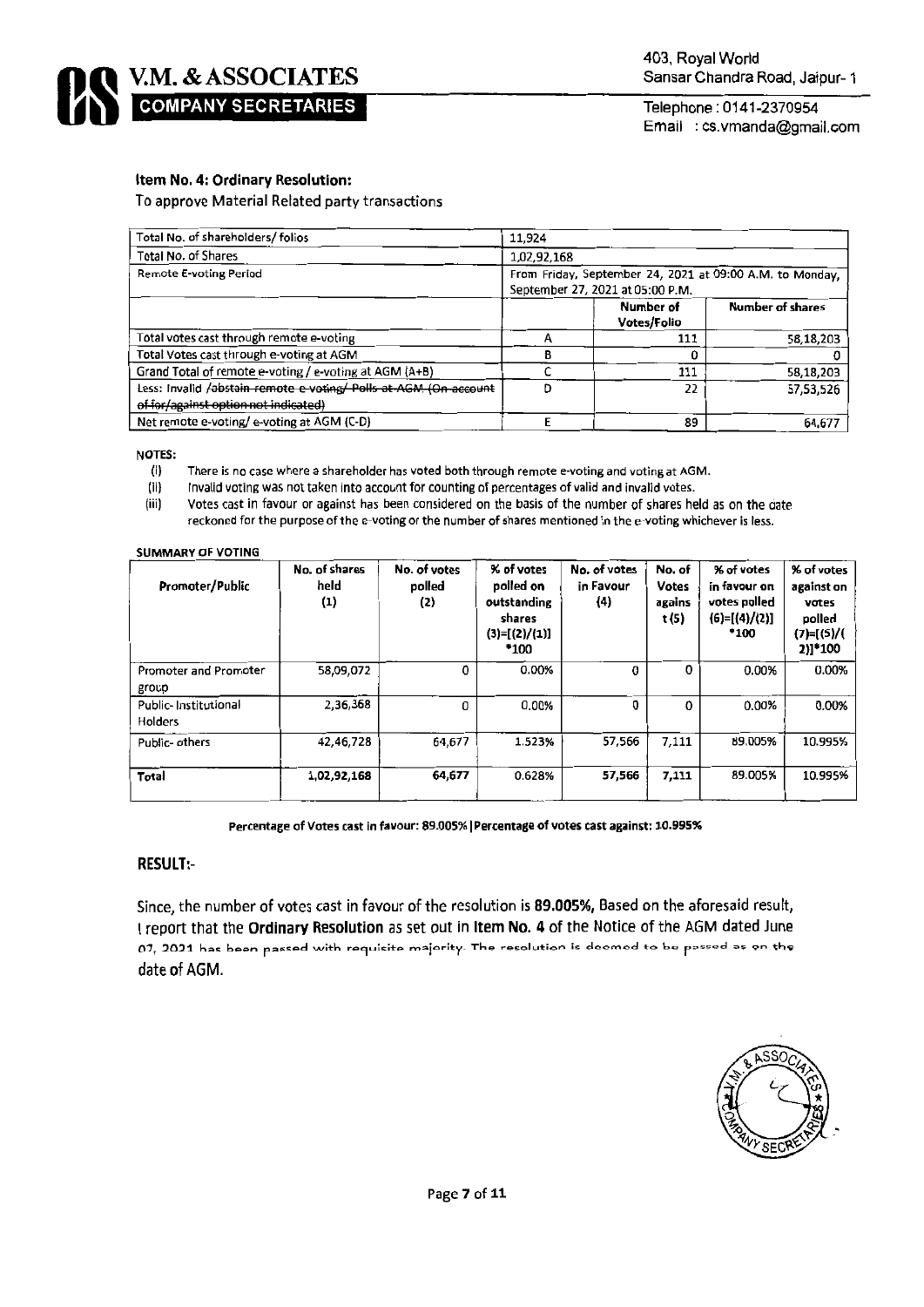

# Item No. 5: Special Resolution:

To appoint Shri Arun Kumar Churiwal as Chairman

| Total No. of shareholders/folios                                 | 11.924                                                                                       |                          |                         |  |  |  |
|------------------------------------------------------------------|----------------------------------------------------------------------------------------------|--------------------------|-------------------------|--|--|--|
| Total No. of Shares                                              | 1,02,92,168                                                                                  |                          |                         |  |  |  |
| Remote E-voting Period                                           | From Friday, September 24, 2021 at 09:00 A.M. to Monday.<br>September 27, 2021 at 05:00 P.M. |                          |                         |  |  |  |
|                                                                  |                                                                                              | Number of<br>Votes/Folio | <b>Number of shares</b> |  |  |  |
| Total votes cast through remote e-voting                         |                                                                                              | 109                      | 41,31,416               |  |  |  |
| Total Votes cast through e-voting at AGM                         |                                                                                              |                          |                         |  |  |  |
| Grand Total of remote e-voting / e-voting at AGM (A+B)           |                                                                                              | 109                      | 41,31,416               |  |  |  |
| Less: Invalid /abstain-remote e voting/-Polls at AGM (On account |                                                                                              |                          |                         |  |  |  |
| of for/against option not indicated)                             |                                                                                              |                          |                         |  |  |  |
| Net remote e-voting/e-voting at AGM (C-D)                        |                                                                                              | 109                      | 41.31,416               |  |  |  |

#### **NOTES:**

- $(i)$ There is no case where a shareholder has voted both through remote e-voting and voting at AGM.
- Invalid voting was not taken into account for counting of percentages of valid and invalid votes. (ii)

 $(iii)$ Votes cast in favour or against has been considered on the basis of the number of shares held as on the date reckoned for the purpose of the e-voting or the number of shares mentioned in the e-voting whichever is less.

#### **SUMMARY OF VOTING**

| Promoter/Public                         | No. of shares<br>held<br>(1) | No. of votes<br>polled<br>(2) | % of votes<br>poiled on<br>outstanding<br>shares<br>$(3)=[(2)/(1)]$<br>*100 | No. of votes<br>in Favour<br>$\left( 4\right)$ | No. of<br><b>Votes</b><br>agains<br>t (5) | % of votes<br>in favour on<br>votes polled<br>$(6)=[(4)/(2)]$<br>*100 | % of votes<br>against on<br>votes<br>polled<br>$(7)=[(5)/($<br>2)]*100 |
|-----------------------------------------|------------------------------|-------------------------------|-----------------------------------------------------------------------------|------------------------------------------------|-------------------------------------------|-----------------------------------------------------------------------|------------------------------------------------------------------------|
| Promoter and Promoter<br>group          | 58,09,072                    | 39,78,866                     | 68.494%                                                                     | 39,78,866                                      | 0                                         | 100.00%                                                               | 0.00%                                                                  |
| Public- Institutional<br><b>Holders</b> | 2,36,368                     | 0                             | 0.00%                                                                       | $\Omega$                                       | U.                                        | 0.00%                                                                 | 0.00%                                                                  |
| Public-others                           | 42,46,728                    | 1,52,550                      | 3.592%                                                                      | 1,45,739                                       | 6,811                                     | 95.535%                                                               | 4.465%                                                                 |
| Total                                   | 1,02,92,168                  | 41,31,416                     | 40.141%                                                                     | 41,24,605                                      | 6,811                                     | 99.835%                                                               | 0.165%                                                                 |

### Percentage of Votes cast in favour: 99.835% | Percentage of votes cast against: 0.165%

## **RESULT:-**

Since, the number of votes cast in favour of the resolution is 99.835%, Based on the aforesaid result, I report that the Special Resolution as set out in Item No. 5 of the Notice of the AGM dated June 07, 2021 has been passed with requisite majority. The resolution is deemed to be passed as on the date of AGM.

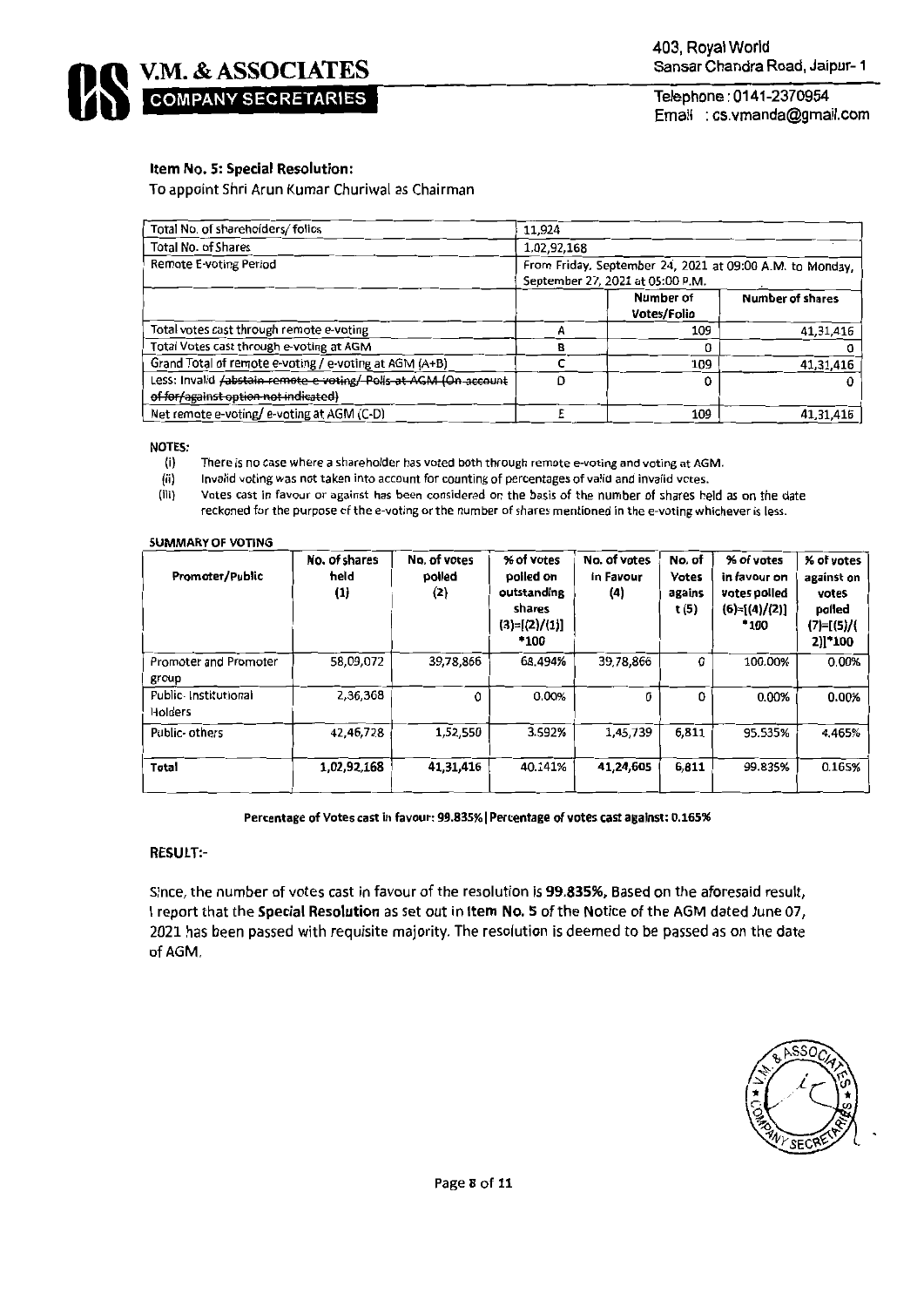**COMPANY SECRETARIES** 

Telephone: 0141-2370954 Email : cs.vmanda@gmail.com

# Item No. 6: Special Resolution:

V.M. & ASSOCIATES

To appoint Shri Nivedan Churiwal as Managing Director

| Total No. of shareholders/ folios                                                                        | 11,924                                                                                       |                          |                         |  |  |
|----------------------------------------------------------------------------------------------------------|----------------------------------------------------------------------------------------------|--------------------------|-------------------------|--|--|
| Total No. of Shares                                                                                      | 1,02,92,168                                                                                  |                          |                         |  |  |
| Remote E-voting Period                                                                                   | From Friday, September 24, 2021 at 09:00 A.M. to Monday,<br>September 27, 2021 at 05:00 P.M. |                          |                         |  |  |
|                                                                                                          |                                                                                              | Number of<br>Votes/Folio | <b>Number of shares</b> |  |  |
| Total votes cast through remote e-voting                                                                 |                                                                                              | 109                      | 41,31,416               |  |  |
| Total Votes cast through e-voting at AGM                                                                 | R                                                                                            |                          |                         |  |  |
| Grand Total of remote e-voting / e-voting at AGM (A+B)                                                   |                                                                                              | 109                      | 41,31,416               |  |  |
| Less: Invalid fabstain remote e-voting/ Polls at AGM (On account<br>of for/against option not indicated) | n                                                                                            |                          |                         |  |  |
| Net remote e-voting/e-voting at AGM (C-D)                                                                |                                                                                              | 109                      | 41,31,416               |  |  |

**NOTES:** 

- There is no case where a shareholder has voted both through remote e-voting and voting at AGM.  $(i)$
- $(ii)$ Invalid voting was not taken into account for counting of percentages of valid and invalid votes.

 $(iii)$ Votes cast in favour or against has been considered on the basis of the number of shares held as on the date reckoned for the purpose of the e-voting or the number of shares mentioned in the e-voting whichever is less.

### **SUMMARY OF VOTING**

| Promoter/Public                       | No. of shares<br>held<br>(1) | No. of votes<br>polled<br>(2) | % of votes<br>polled on<br>outstanding<br>shares<br>$(3)=[(2)/(1)]$<br>*100 | No. of votes<br>in Favour<br>(4) | No. of<br><b>Votes</b><br>agains<br>t (5) | % of votes<br>in favour on<br>votes polled<br>$(6)=[(4)/(2)]$<br>*100 | % of votes<br>against on<br>votes<br>polled<br>(7)=[(5)/(<br>2)]*100 |
|---------------------------------------|------------------------------|-------------------------------|-----------------------------------------------------------------------------|----------------------------------|-------------------------------------------|-----------------------------------------------------------------------|----------------------------------------------------------------------|
| <b>Promoter and Promoter</b><br>group | 58,09,072                    | 39,78,866                     | 68.494%                                                                     | 39,78,866                        | $\Omega$                                  | 100.000%                                                              | 0.000%                                                               |
| Public- Institutional<br>Holders      | 2,36,368                     | 0                             | 0.00%                                                                       | 0                                | $\Omega$                                  | 0.00%                                                                 | 0.00%                                                                |
| Public- others                        | 42,46,728                    | 1,52,550                      | 3.592%                                                                      | 1,45,739                         | 6,811                                     | 95.535%                                                               | 4.465%                                                               |
| Total                                 | 1,02,92,168                  | 41,31,416                     | 40.141%                                                                     | 41,24,605                        | 6.811                                     | 99.835%                                                               | 0.165%                                                               |

#### Percentage of Votes cast in favour: 99.835% | Percentage of votes cast against: 0.165%

### **RESULT:-**

Since, the number of votes cast in favour of the resolution is 99.835%, Based on the aforesaid result, I report that the Special Resolution as set out in Item No. 6 of the Notice of the AGM dated June 07, 2021 has been passed with requisite majority. The resolution is deemed to be passed as on the date of AGM.

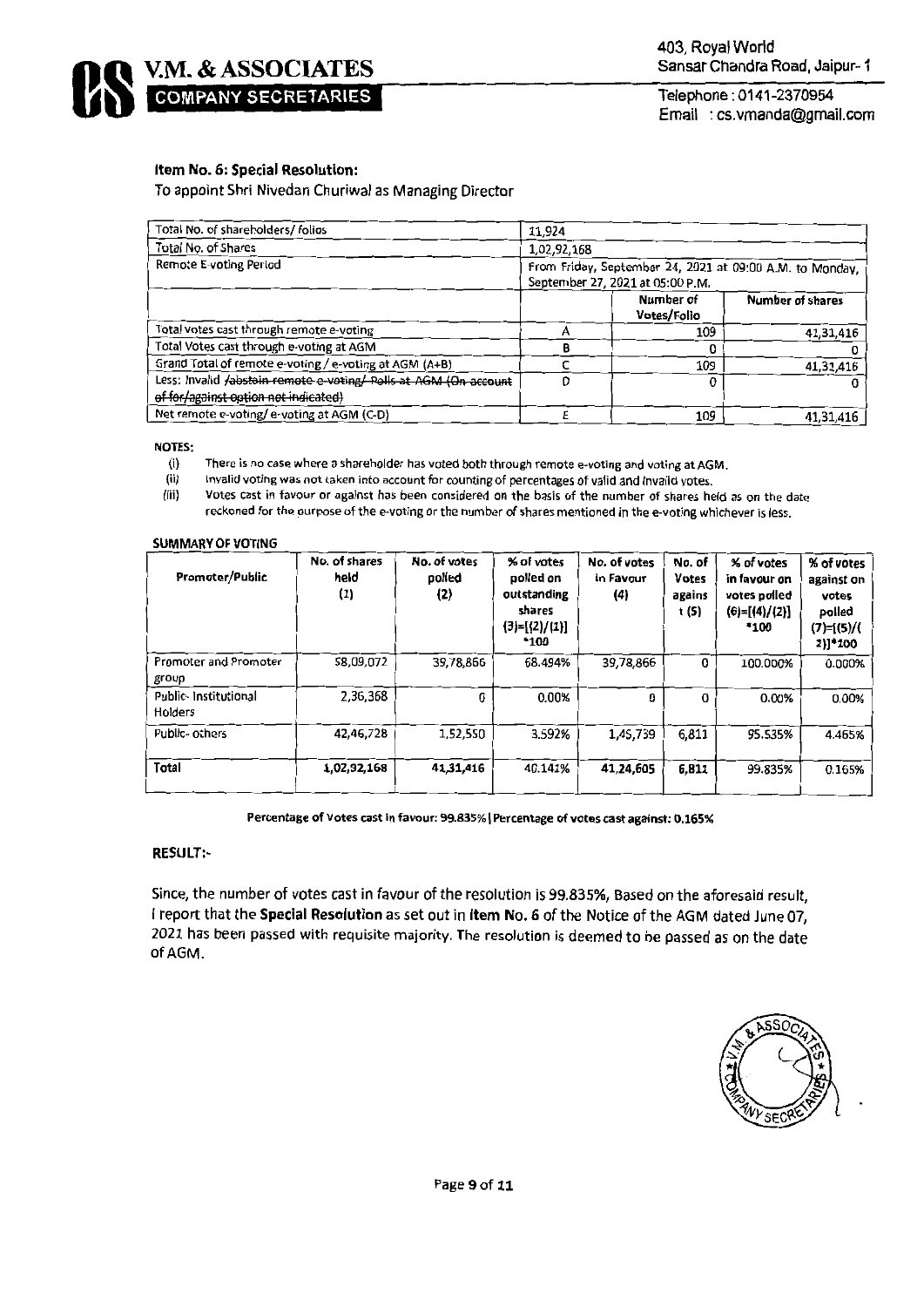

## Item No. 7: Special Resolution:

To appoint Shri Praveen Jain as Director (Operations)

| Total No. of shareholders/folios                                                                          | 11.924                                                                                       |                          |                         |  |  |  |
|-----------------------------------------------------------------------------------------------------------|----------------------------------------------------------------------------------------------|--------------------------|-------------------------|--|--|--|
| Total No. of Shares                                                                                       | 1,02,92,168                                                                                  |                          |                         |  |  |  |
| Remote E-voting Period                                                                                    | From Friday, September 24, 2021 at 09:00 A.M. to Monday,<br>September 27, 2021 at 05:00 P.M. |                          |                         |  |  |  |
|                                                                                                           |                                                                                              | Number of<br>Votes/Folio | <b>Number of shares</b> |  |  |  |
| Total votes cast through remote e-voting                                                                  |                                                                                              | 111                      | 58,18,203               |  |  |  |
| Total Votes cast through e-voting at AGM                                                                  | R                                                                                            |                          |                         |  |  |  |
| Grand Total of remote e-voting / e-voting at AGM (A+B)                                                    |                                                                                              | 111                      | 58,18,203               |  |  |  |
| Less: Invalid / abstain remote e voting/ Polls at AGM (On account<br>of for/against option not indicated) | D                                                                                            |                          |                         |  |  |  |
| Net remote e-voting/e-voting at AGM (C-D)                                                                 |                                                                                              | 111                      | 58,18,203               |  |  |  |

#### **NOTES:**

There is no case where a shareholder has voted both through remote e-voting and voting at AGM.  $(i)$ 

 $(ii)$ Invalid voting was not taken into account for counting of percentages of valid and invalid votes.

(iii) Votes cast in favour or against has been considered on the basis of the number of shares held as on the date reckoned for the purpose of the e-voting or the number of shares mentioned in the e-voting whichever is less.

#### **SUMMARY OF VOTING**

| Promoter/Public                 | No. of shares<br>held<br>(1) | No. of votes<br>polled<br>(2) | % of votes<br>polled on<br>outstanding<br>shares<br>$(3)=[(2)/(1)]$<br>*100 | No. of votes<br>in Favour<br>(4) | No. of<br><b>Votes</b><br>agains<br>t (S) | % of votes<br>in favour on<br>votes polled<br>$(6)=[(4)/(2)]$<br>*100 | % of votes<br>against on<br>votes<br>polled<br>(7)=[(5)/(<br>2)]*100 |
|---------------------------------|------------------------------|-------------------------------|-----------------------------------------------------------------------------|----------------------------------|-------------------------------------------|-----------------------------------------------------------------------|----------------------------------------------------------------------|
| Promoter and Promoter<br>group  | 58,09,072                    | 56,65,653                     | 97.53%                                                                      | 56,65,653                        | 0                                         | 100.000%                                                              | 0.000%                                                               |
| Public-Institutional<br>Holders | 2,36,368                     | 0                             | 0.000%                                                                      | 0                                | 0                                         | 0.00%                                                                 | 0.00%                                                                |
| Public-others                   | 42,46,728                    | 1,52,550                      | 3.592%                                                                      | 1,45,439                         | 7,111                                     | 95.339%                                                               | 4.661%                                                               |
| <b>Total</b>                    | 1,02,92,168                  | 58,18,203                     | 56.530%                                                                     | 58,11,092                        | 7,111                                     | 99.878%                                                               | 0.122%                                                               |

#### Percentage of Votes cast in favour: 99.878% | Percentage of votes cast against: 0.122%

### **RESULT:-**

Since, the number of votes cast in favour of the resolution is 99.878%, Based on the aforesaid result, I report that the Special Resolution as set out in Item No. 7 of the Notice of the AGM dated June 07, 2021 has been passed with requisite majority. The resolution is deemed to be passed as on the date of AGM.